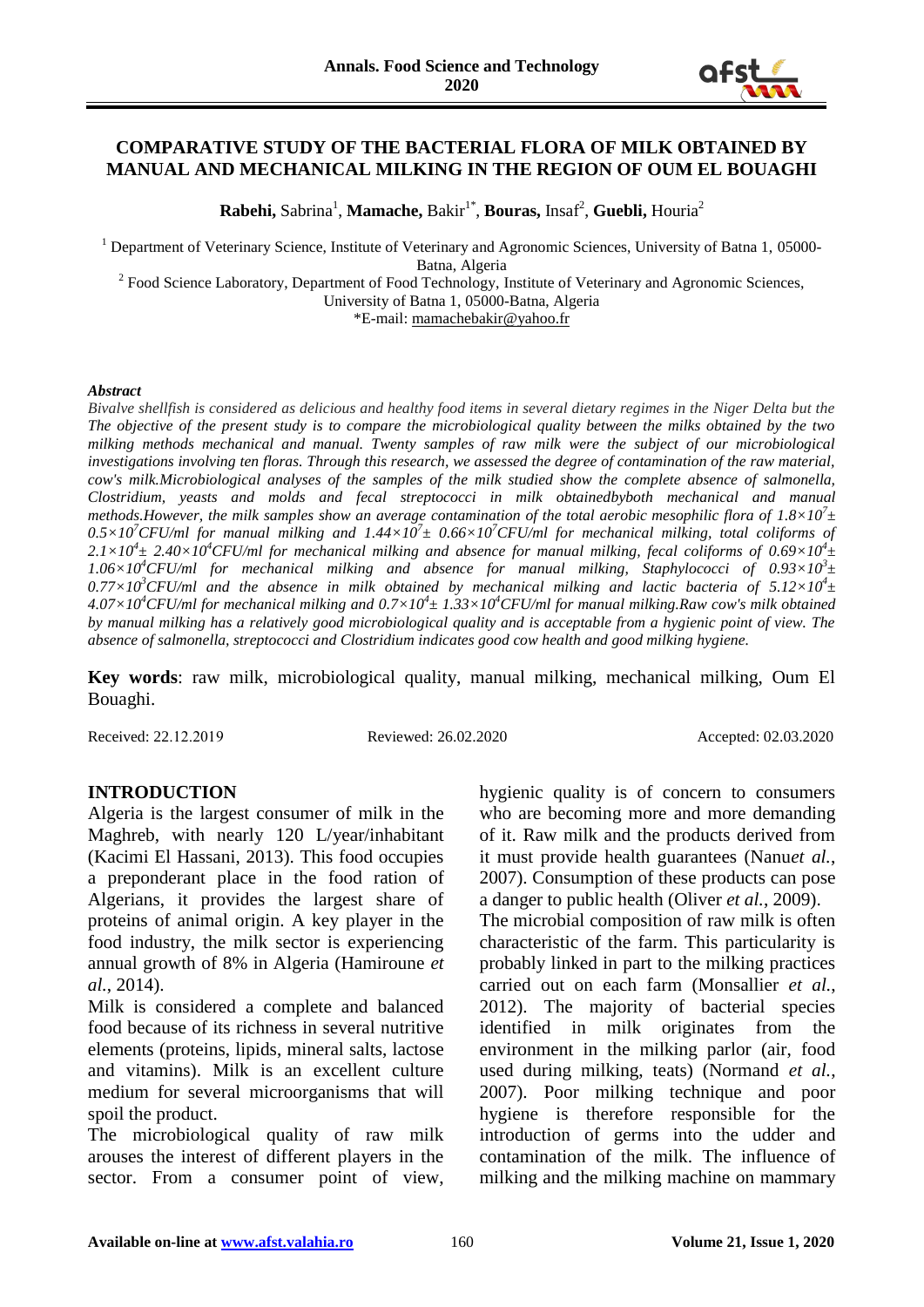

infections of dairy cows is now well known. Since such infections are multifactorial in origin, it is always very difficult to determine with precision the share due to the milking machine itself (Mezine, 2006).

Producing quality milk and maximizing the value of milk production requires the use of a suitable milking machine, well regulated, well used and well maintained (M'sadak *et al.*, 2012).

In order to monitor the safety of food, it is imperative to determine the bacteriological quality of raw milk intended for human consumption, which prompted us to carry out this work. The main objective of the present study is the evaluation of the microbiological quality of raw milk from cows in the region of Oum El Bouaghi(Algeria) and to compare the microbiological quality between raw milk from cows obtained by the two milking methods mechanical and manual, and its risk to the health of consumers.

# **MATERIALS AND METHODS**

# **2.1. Sampling**

The cow's milk used is taken from two farms in the wilaya of Oum El-Bouaghi. Each farm has about 20 cows. The 10 cows were taken at random for manual and mechanical milking during the month of May 2019 at 6.30 a.m. on two days of the same week. Samples 1 to 8 (4 manual and 4 mechanical) come from a first farm and samples 9 to 20 (6 manual and 6 mechanical) from the second farm. The milk collected for microbiological analyses is collected aseptically in sterile and labeled plastic bottles. The first jets are eliminated and the bottle is filled to 2/3 of its capacity. We used the individual milk sampling technique described by Guiraud (2003). The milk samples were sent to the laboratory of food microbiology, University of Batna 1) at a temperature of 4°C, in a cooler fitted with frozen ice cubes.

## **2.2. Microbiological analyses**

Microbiological analyses were performed at 8:30 a.m., 2 hours after collection.

From milk homogenized beforehand by rotational movements, series of decimal dilutions were carried out in a solution of sterile physiological water to facilitate enumeration until the dilution of  $10^{-6}$ . For enumeration of salmonella, buffered peptone water was used as a diluent instead of physiological water.

\* Total mesophilic aerobic flora (TMAF) was counted on PCA agar (Plate Count Agar) incubated for 72 h at 30°C.

Coliforms were sought on VRBL agar (Violet Red Bile Lactose) and incubated for 24 hours at 37°C for total coliforms and at 44°C for fecal coliforms.

\* Fecal streptococci were counted on Rothe agar after 48 hours incubation at 37°C. Each Rothe tube found positive during the presumption test was subcultured in a tube of Litsky medium and incubated at 37°C for 24 hours.

\* Staphylococci were counted on Baird Parker agar and incubated for 48 hours at 37°C.

The confirmation of *Staphylococcus aureus* was carried out by the search for the coagulase (+) colonies. It was done by adding 0.5 ml of rabbit plasma to 0.5 ml of the bacterial culture. Incubation took place at 37°C for 24 hours. The formation of a coagulum indicates the presence of a coagulase.

\* For salmonella, a pre-enrichment was carried out on the Selenite Cysteine (SC) broth 16 to 20 hours at 37°C, followed by an enrichment on Tetrathionate broth for 24 hours at 37°C, then the count and the isolation were carried out on Hecktoen agar after incubation for 24 hours at 37°C.

The sulfito-reducing clostridiums were counted on the meat-liver (LM) agar medium supplemented with iron alum and sodium sulfite. To promote anaerobic conditions, the dilutions are first subjected to heating at 80°C for 10 minutes, then to immediate cooling under tap water, with the aim of eliminating the vegetative forms and keeping only the sporulated ones. From these dilutions, 1 ml of each dilution was aseptically placed in the center of a Petri dish. Then about 15 ml of ready-to-use LM agar was added. After rotary movements in the form of 8, the plates were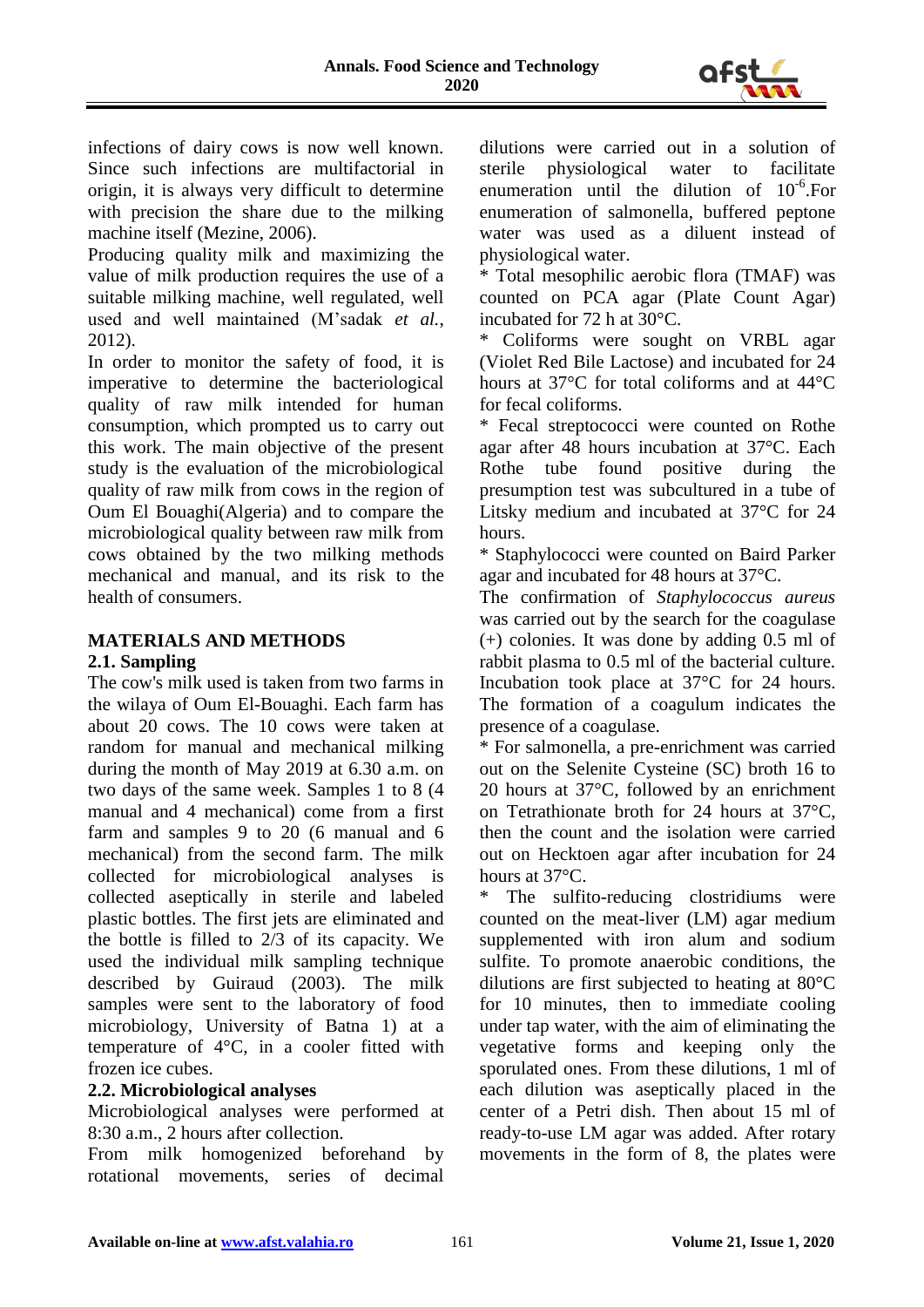

left to solidify on the bench and incubated, aerobically for 24 hours at 37°C.

\* Yeasts and molds were counted on the Sabouraud 4% glucose medium and incubated for 5 days at 22°C.

\* The lactic bacteria were counted on the Man Rogosa Sharpe(MRS) medium and incubated for 48 hours at 30°C.

#### **2.3. Statistical analyses**

The data obtained were first entered in Excel tables (Microsoft 2010) for simple descriptive statistical analysis (mean, standard deviation, maximum, minimum), then compared using the Graph Pad Prism 7 version software (7.00) using:

- A t-test (Student) for paired samples (FTAM count).

- Mann Whitney test for samples with nonnormal distribution (enumeration of total coliforms, fecal coliforms, *Staphylocccus aureus* and lactic bacteria)

Normality for all samples was checked by Shapiro-Wilk test.

Statistical significance was set at  $p < 0.05$ .

#### **RESULTS AND DISCUSSION**

The results of the microbiological analyses of the milks analyzed, expressed in CFU/ml are presented in Table 1. They represent the load of the different microorganisms sought in the raw milks analysed.

#### **Enumeration of the total aerobic mesophilic flora**

The samples taken showed a load of microorganisms in the total flora which varied from  $1\times10^7$  to  $2.5\times10^7$  CFU / ml, for an average of  $1.8 \times 10^7 \pm 0.5 \times 10^7$  CFU / ml for manual milking and from  $0.6 \times 10^7$  to  $2.6 \times 10^7$  CFU / ml, for an average of  $1.44 \times 10^7 \pm 0.66 \times 10^7$  CFU / ml for mechanical milking (Table 1 and Figure 1).

| <b>Table 1:</b> Levels of the various microorganisms counted in the 20 milk samples (CFU/ml) |  |  |
|----------------------------------------------------------------------------------------------|--|--|
|                                                                                              |  |  |

| Floras (CFU / ml)         |           | Minimum        | Maximum | Mean            | Standard<br>deviation | <b>Standards</b><br>(CFU/ml)<br>(JORA, 1998) | <b>Standards</b><br>(CFU/ml)<br>(JORA, 2017) |
|---------------------------|-----------|----------------|---------|-----------------|-----------------------|----------------------------------------------|----------------------------------------------|
| aerobic<br><b>Total</b>   | M         | 1              | 2,5     | 1,8             | 0,50                  | 10 <sup>5</sup>                              | $3 \times 10^{6}$                            |
| mesophilic flora $(10^7)$ | ME        | 0,6            | 2,6     | 1,44            | 0,66                  |                                              |                                              |
| Total coliforms $(10^4)$  | M         | Absence        |         |                 |                       |                                              |                                              |
|                           | <b>ME</b> | $\overline{0}$ | 6,4     | 2,1             | 2,40                  |                                              |                                              |
| Fecal coliforms $(10^4)$  | M         | Absence        |         | 10 <sup>3</sup> | $5\times10^3$         |                                              |                                              |
|                           | ME        | $\overline{0}$ | 3       | 0,69            | 1,06                  |                                              |                                              |
| <b>Fecal streptococci</b> | M         | Absence        |         | Absence/0,1 ml  | Absence/0,1 ml        |                                              |                                              |
|                           | <b>ME</b> | Absence        |         |                 |                       |                                              |                                              |
| Staphylococcus aureus     | M         | $\overline{0}$ | 2,5     | 0,93            | 0,77                  | Absence                                      | 10 <sup>3</sup>                              |
| $(10^3)$                  | ME        |                |         | Absence         |                       |                                              |                                              |
| <b>Yeasts and molds</b>   | M         | Absence        |         |                 |                       |                                              |                                              |
|                           | <b>ME</b> | Absence        |         |                 |                       |                                              |                                              |
| Lacticbacteria $(10^4)$   | M         | $\theta$       | 4       | 0,7             | 1,33                  |                                              |                                              |
|                           | ME        | $\overline{0}$ | 11      | 5,12            | 4,07                  |                                              |                                              |
| <b>Clostridium</b>        | M         | Absence        |         | Absence         |                       |                                              |                                              |
|                           | <b>ME</b> |                |         | Absence         |                       |                                              |                                              |
| <b>Salmonella</b>         | M         | Absence        |         |                 | Absence/25 ml         |                                              |                                              |
|                           | <b>ME</b> |                |         | Absence         |                       |                                              |                                              |

**M:** Manual Milking.**ME:**Mechanical milking.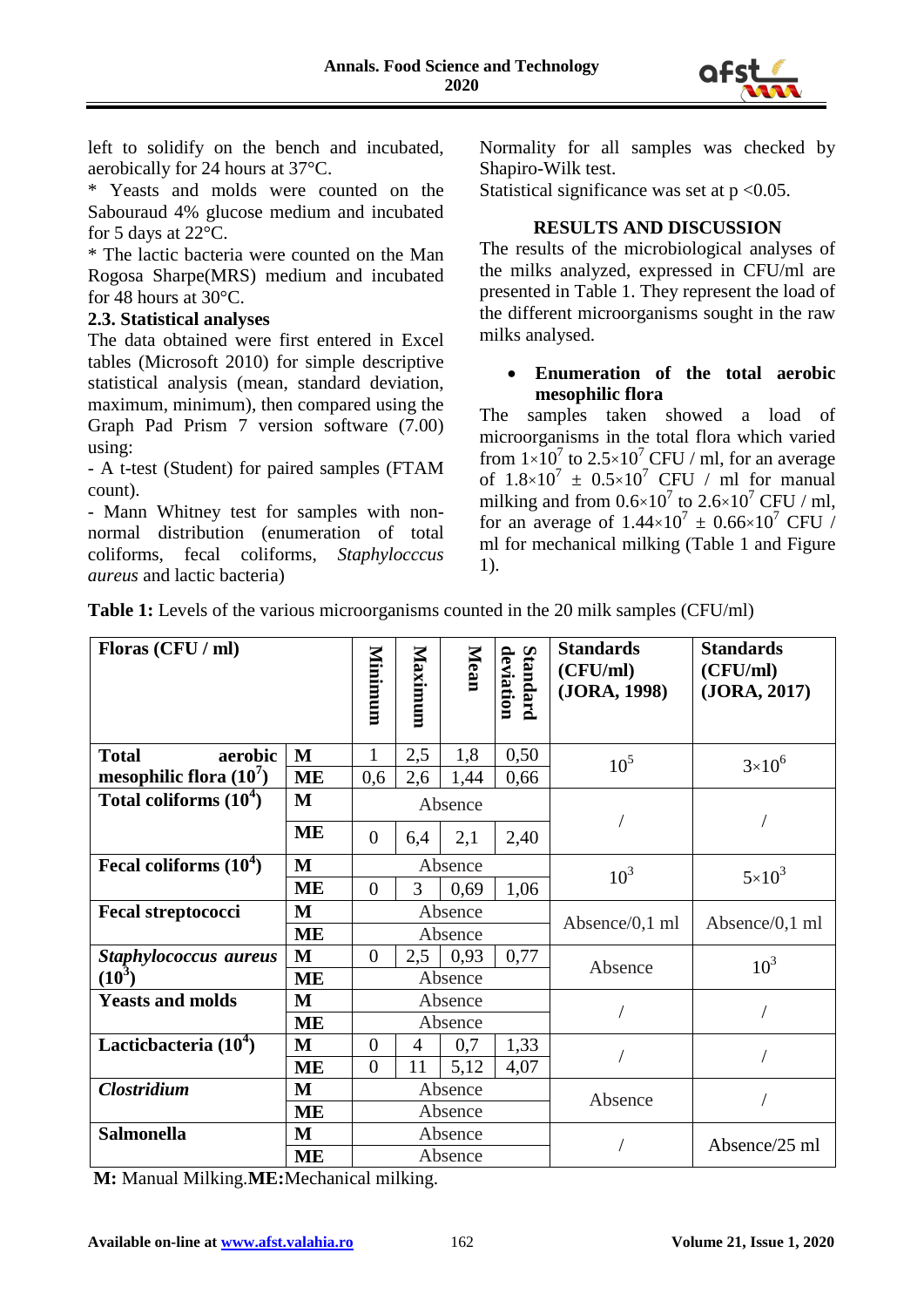



**Figure 1:** TAMFs of the raw milk samples obtained by two milking methods (M: manual milking, ME: mechanical milking)

The total aerobic mesophilic flora is a good indicator of the global contamination and provides information on the hygienic quality of raw milk (Guinot-Thoms *et al.*, 1995). It is the most sought-after flora in microbiological analyses.

The results obtained for TAMF of the two milking methods always were above the limits announced by JORA (2017)  $(3\times10^{6}$ CFU/ml) and by JORA (1998) ( $10^5$  CFU/ml). They were also higher than the two French and American regulations which(5.10<sup>5</sup> CFU/ml and  $3\times10^{5}$ CFU/ml, respectively) (Alais, 1984).

Our results are in agreement with those of Mansour (2015), Benhedane-Bachtarzi (2012), Labioui *et al.*, (2009), Afif *et al.*, (2008), and are above the limits announced by Kaouche-Adjlane and Mati (2017)  $21 \times 10^3$  CFU/ml, Belarbi (2015)  $1.3 \times 10^4$  CFU/ml and Hamiroune (2014)  $8.3 \times 10^5$  CFU/ml.

as an indication of poor hygienic practice during milking. The statistical analysis indicated that the

TAMF counts were not significantly different between manual milking and mechanical milking  $(P = 0.2088)$ . However, the results showed a very significant difference  $(p < 0.001)$ for the TAMF count between manual cow milking and the standards of JORA, 2017 and mechanical milking and the standards of JORA, 2017,  $p \le 0001$  and  $p = 0.0004$ , respectively.

#### **Enumeration of total coliforms**

The samples showed an absence of total coliforms for manual milking; and a load of total coliforms which varied from 0 to  $6.4\times10^4$ CFU/ml, for an average of  $2.1 \times 10^4$   $\pm$  $2.40\times10^{4}$ CFU/ml for mechanical milking (table 1). The results of the enumeration of the total coliforms of the different raw milk samples are shown in figure 2.





The high levels of total flora can be interpreted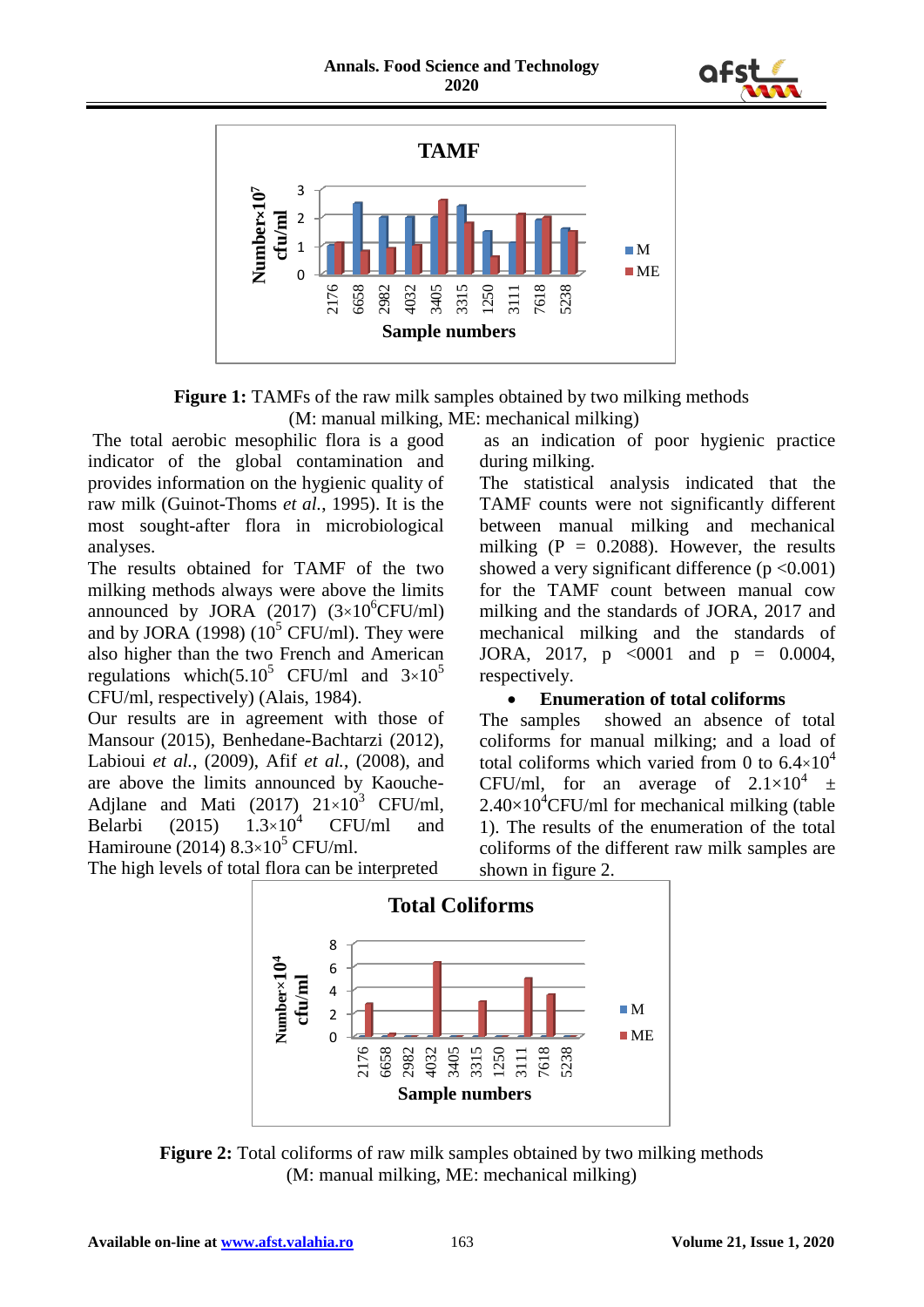

The presence of coliforms is not necessarily a direct indication of fecalcontamination. Some coliforms are, in fact, present in the wet residues encountered in dairy equipment (Larpent, 1990).This finding might explain the presence of total coliforms in the samples of raw milk obtained by mechanical milking and their absence in those obtained by manual milking.

Our results are lower than the counts found by Ouinine *et al.* (2004)  $1.07 \times 10^7$  CFU/ml. However, they are higher than those reported by Afif *et al.* (2008)  $3.2 \times 10^5$  CFU/ml.

Statistical analysis of our results shows a significant difference ( $p \le 0.05$ ) for the count of total coliforms between manual milking of cows and mechanical milking ( $p = 0.0108$ ).

## **Enumeration of fecal coliforms**

The samples taken show an absence of fecal coliforms for manual milking; and a load of fecal coliforms which varies from 0 to  $3\times10^4$ CFU/ml, for an average of  $0.69\times10^4 \pm 1.06\times10^4$ CFU/ml for mechanical milking (table 1).

The results of the enumeration of fecal coliforms from the different raw milk samples are shown in (figure 3).

The Algerian standard for fecal coliforms is fixed at  $5.10^3$  CFU/ml (JORA, 2017). We found that our results were very variable and superior to this standard.

The search for microorganisms indicative of contamination of faecal origin makes it possible tojudge the hygienic state of a product. Even at low levels, they would show degraded hygienic conditions during milking or during transport (Labioui*et al.*, 2009).

Tormo *et al.*, (2006) cited by Cauquil (2011) showed that the milking machine provided more coliforms than manual milking. This is due to its cleaning and adjustment (possibility of milk reflux) which explains the presence of fecal coliforms in raw milk samples obtained by mechanical milking and their absence in those obtained by manual milking. So, it is necessary to increase the frequencies of washing of the milking machine: this is done only once a day, the evening milking being followed by a simple rinsing with water (Michel *et al.*, 2006).

Our results were higher than those reported by Ghazi and Niar  $(2011)$   $(1.7\times10$  CFU/ml) and similar to those obtained by Mansour (2015)  $(2.6\times10^4 \text{ CFU/ml})$ , Hamiroune *et al.* (2014)  $(4.6 \times 10^4 \text{ CFU/ml})$  and Afif *et al.* (2008)  $(32\times10^4 \text{ CFU/ml})$ , but are significantly lower than the results reported by Ouinine *et al.*  $(2004)$   $(1.99\times10^{6}$  CFU/ml).

The statistical analysis showed a significant difference  $(p \le 0.05)$  for the counting of fecal coliforms between manual milking of cows and mechanical milking ( $p = 0.0325$ ). However, the difference was not significant ( $p > 0.05$ ) for the counting of fecal coliforms between mechanical milking and the standards of JORA, 2017 ( $p = 0.585$ ).



**Figure 3:** Fecal coliforms of raw milk samples obtained by two milking methods (M: manual milking, ME: mechanical milking)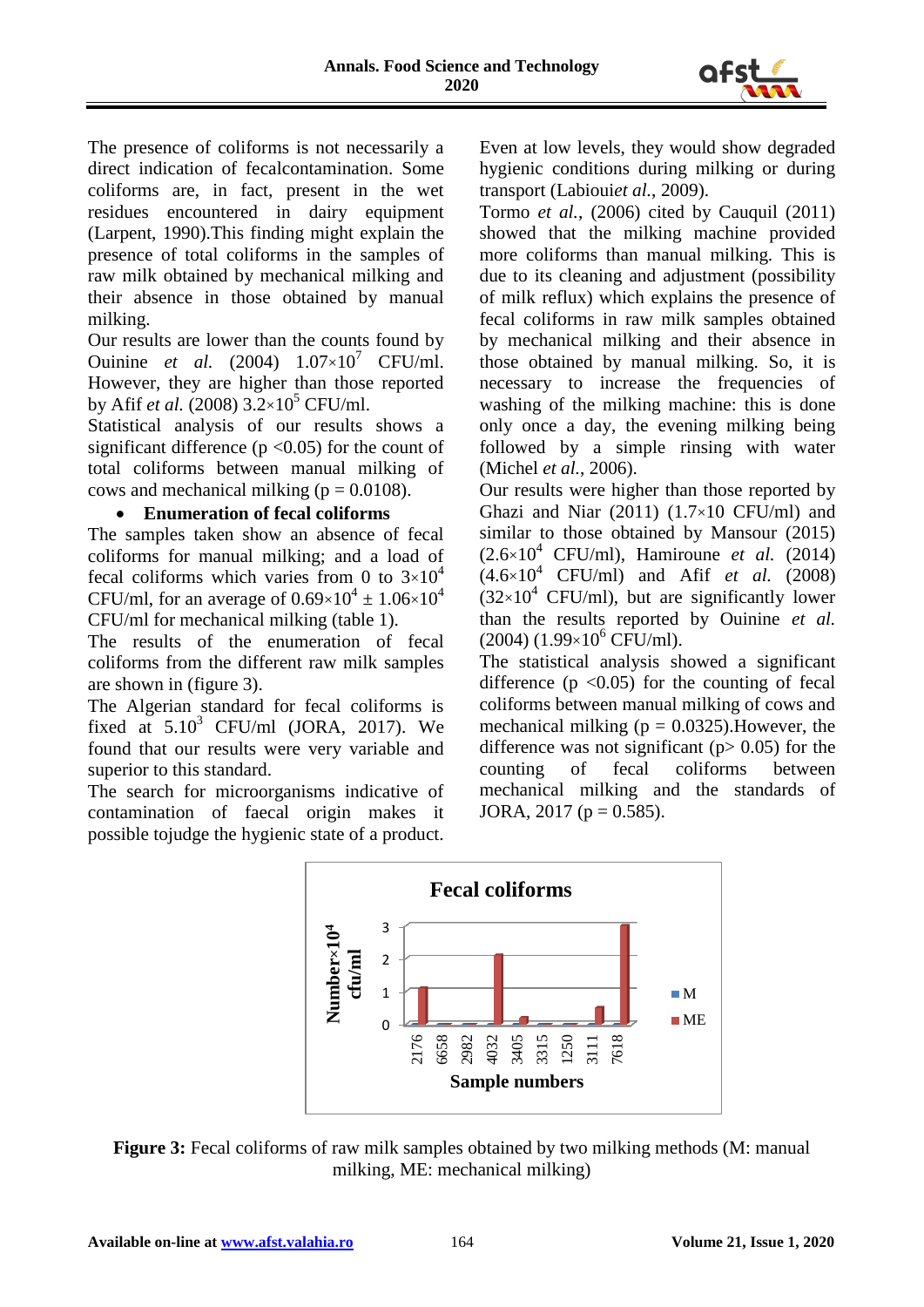

The results showed a total absence of fecal streptococci for both types of milking (Table 1). The Algerian standard JORA (2017) for fecal streptococci is the absence of the germ in 0.1 ml of raw milk. Therefore, our results are in accordance with the Algerian standard.

The rate of streptococci is related to the state of health of the cows, the hygienic conditions of the milking, and the possible contaminations during the enumeration (Labioui *et al.*, 2009). The total absence of fecal streptococci in all samples could be explained by the good state of health of the cows.

Our results are significantly lower than those reported by Benhedane-Bachtarzi (2012) (55.4×10<sup>4</sup> CFU/ml), Labioui*et al.* (2009)  $(0.4 \times 10^3$ UFC/ml) and Afifet al. (2008)  $(10^2$ CFU/ml).

## **Enumeration of** *Staphylococcus aureus*

The load of *Staphylococcus aureus* which varied from 0 to  $2.5 \times 10^3$  CFU/ml, for an average of  $0.93 \times 10^3 \pm 0.77 \times 10^3$  CFU/ml for manual milking; and its absence for mechanical milking (table 1).

The results of the enumeration of *Staphylococcus aureus* from the different raw milk samples are shown in (Figure 4).

Our results showed the absence of *Staphylococcus aureus* in milk obtained by mechanical milking. These results complied

with the standard of JORA (1998) (Absence). Whereas the milk obtained by manual milking, presented a contamination with an average of  $0.93\times10^3 \pm 0.77\times10^3$  CFU/ml. These results are higher than the JORA (2017) standard  $(10^3$ UFC/ml).

The main sources of contamination are, first of all, the udder. Staphylococcal mammary infections represent the main source of contamination of milk during production (Thieulon, 2005).

Our results are in agreement with those of Hamiroune *et al.* (2014) ( $0.9 \times 10^3$  CFU/ml), and close to the results obtained by Aggad *et al.* (2009) (3.5×10<sup>3</sup> CFU/ml). However, they were lower than those obtained by Afifet al. (2008)  $(8.0\times10^4 \text{ CFU/ml})$  and Mennane *et al.* (2007)  $(1.2\times10^{6}$  CFU/ml).

The high levels of total flora can be interpreted as an indication of poor hygienic practice during milking.

The results showed a very significant difference  $(p \le 0.001)$  for the counting of *Staphylocccus aureus* between manual milking of cows and mechanical milking  $(p = 0.0007)$ However, the results obtained show a significant difference  $(P \le 0.01)$  for the enumeration of *Staphylocccus aureus* between manual milking of cows and the JORA standard, 2017 ( $p = 0.0043$ ).



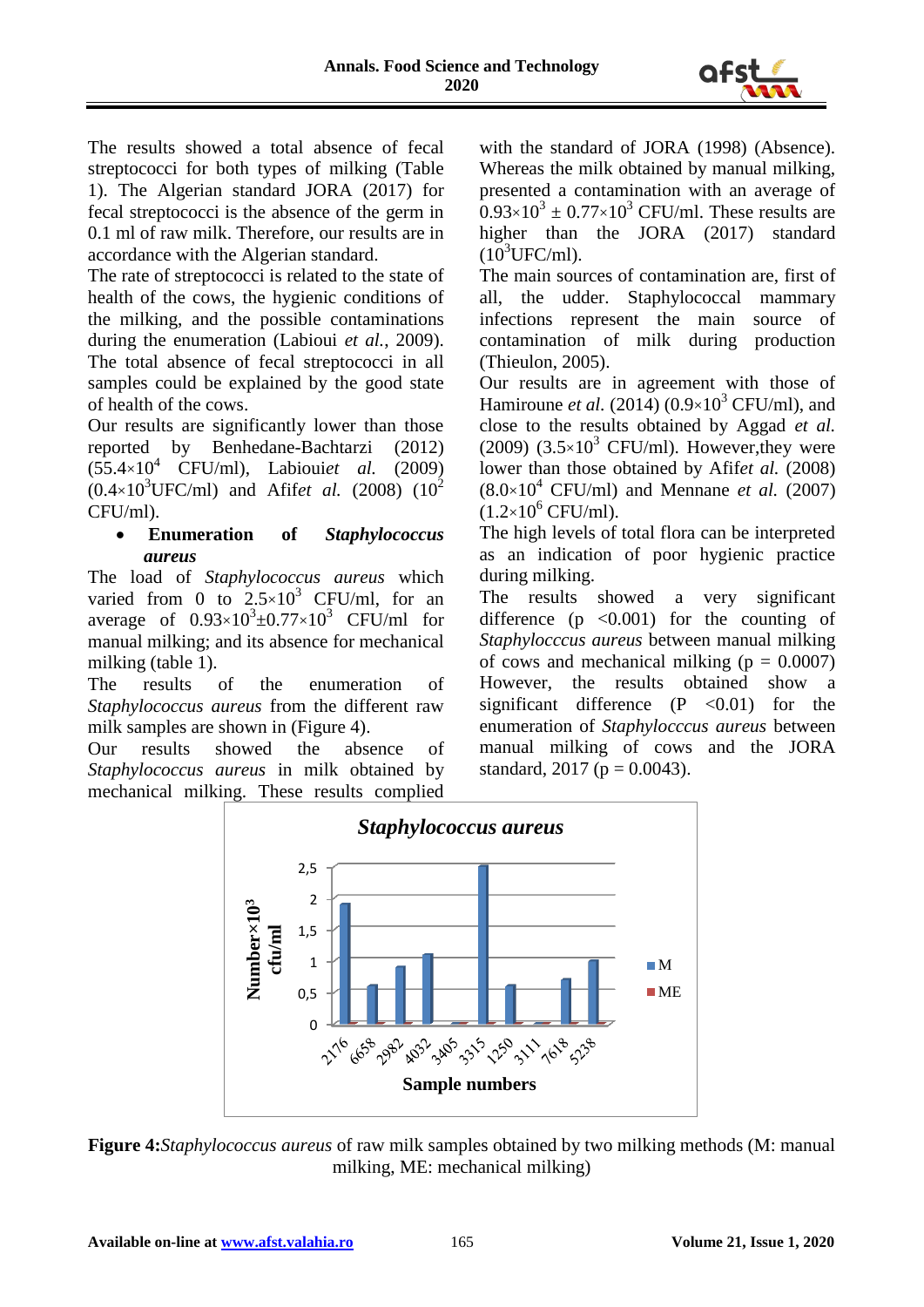

## **Enumeration of yeasts and molds**

The resultsshowes a total absence of yeasts and molds in milk obtained by the two types of milking methods (table 1).

According to Snappe (2010), yeasts and molds cause manufacturing accidents, deterioration of taste, swelling, poor presentation and a reduction in the shelf life of milk products.

The total absence of yeasts and molds in all the samples could be explained by the season of the sampling. In fact, the samples were taken during the month of May. Indeed, many authors have reported an increase in the number of yeasts and molds in ensiled feeds used mainly in the winter season. These microorganisms are very often transferred from animal foodstuffs to milk (Lopez *et al.*, 2003; Tasci, 2011). Thus, the bacteriological quality of milk could be associated both with the nature of winter fodder (silage and hay) and with milking hygiene (Agabriel, 1995).

Our results are significantly lower than those reported by Kaouche-Adjlane and Mati (2017), who found an average of  $20\times10^3$  CFU/ml for yeasts and an average of  $1\times10^2$  CFU/ml for molds.

#### **Enumeration of lactic bacteria**

The results showed a load of lactic bacteria which varied from 0 to  $4\times10^4$  CFU/ml, with an average of  $0.7 \times 10^4 \pm 1.33 \times 10^4$  CFU/ml for manual milking; and from 0 to  $11\times10^4$  CFU/ml with an average of  $5.12 \times 10^4 \pm 4.07 \times 10^4$ CFU/ml for mechanical milking (table 1).

The results of the enumeration of lactic bacteria from the different raw milk samples are shown in figure 5.

Lactic bacteria belong to a group of beneficial bacteria, whose virtues are similar, and which produce lactic acid as the final product of the fermentation process (Prescott *et al.*, 2010). Lactic bacteria can be considered probiotics. Their ability to develop at low pH and simultaneously produce active substances (lactic acid, acetic acid, hydrogen peroxide and bacteriocin, etc.) explains their bacteriostatic or bactericidal role towards harmful species responsible for the sensory defects of fermented foods or with public health risks (Siboukeur, 2007).

The results obtained are lower than those found by Labioui *et al.* (2009) (8.32×10<sup>5</sup> CFU/ml).

The results showed a significant difference (P <0.01) for the enumeration of lactic acid bacteria between manuals and mechanical milking ( $P = 0.0058$ ).

## **Enumeration of** *Clostridium*

The results showed a total absence of *Clostridium* for the two types of milking. (Table 1).

The standard for clostridium is the absence of the germ in raw milk. The results obtained complied with the standard recommended by JORA (1998) (Absence), and the results of Mansour (2015) and Labioui *et al.* (2009). So, these results showed good hygiene conduct at the time of sampling.

Clostridiums are therefore capable of surviving in the environment and of contaminating any type of food or material if hygiene and sterilization conditions are not respected (Lebres, 2002).



**Figure 5:** Lactic bacteria of raw milk samples obtained by two milking methods (M: manual milking, ME: mechanical milking)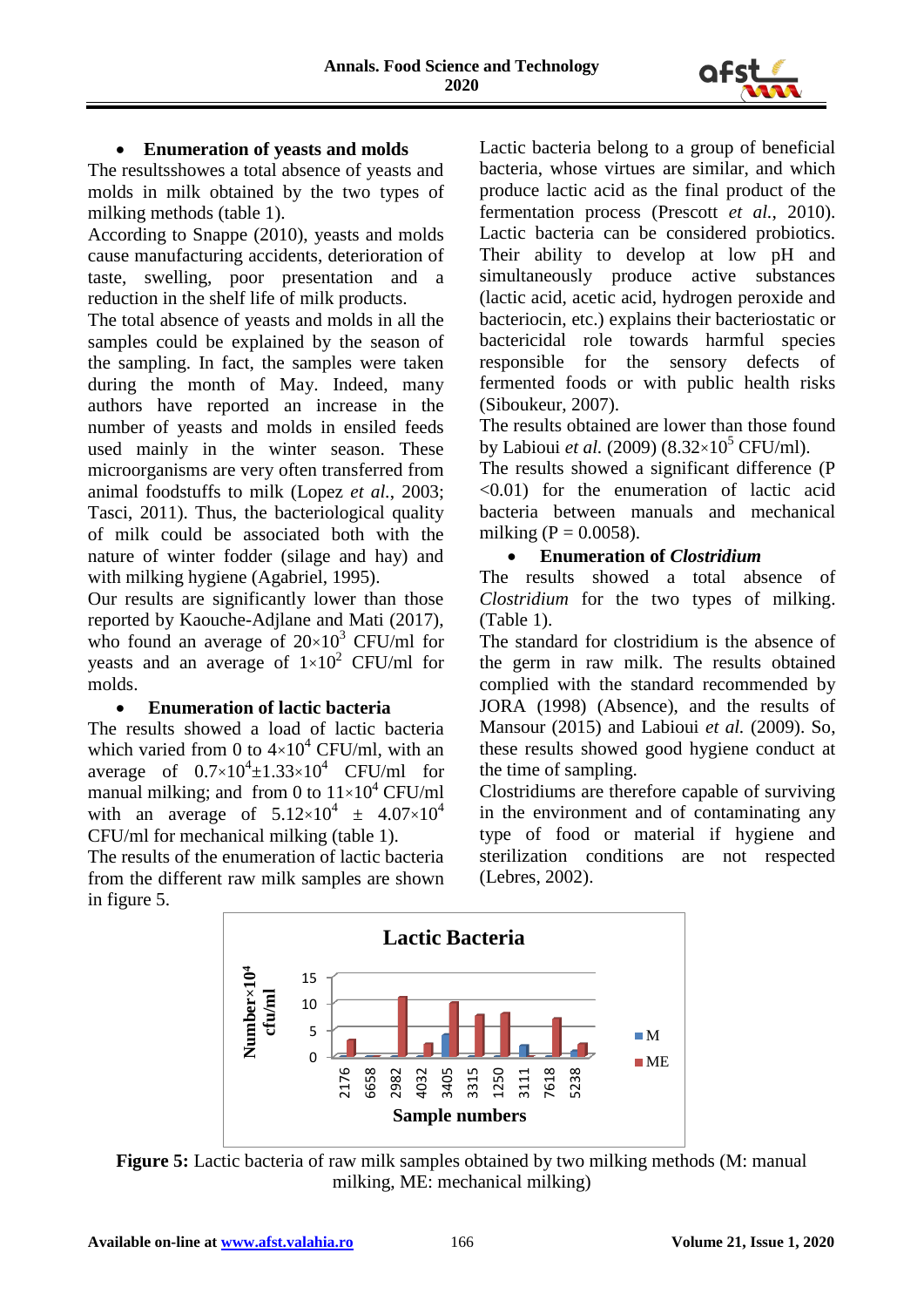

## **Enumeration of Salmonella**

The results showed a total absence of Salmonella for both types of milking.(table 1). The Algerian standard JORA (2017) for Salmonella is the absence of the germ in 25 ml of raw milk. Our results are in accordance with the Algerian standard.

The main source of contamination of raw milk is the fecal excretion of salmonella, dissemination of the bacteria in the environment, then contamination of the udder skin and milking equipment and finally passage into milk (Guy, 2006).

Our results are in agreement with those found by Mansour (2015), Labioui *et al.* (2009) and Afif *et al.* (2008).

## **CONCLUSION**

Microbiological analyses of the milk samples showed the complete absence of salmonella, Clostridium, yeasts, molds and fecal streptococci in milk obtainedby bothmechanical and manual methods. The absence of salmonella, streptococci and Clostridium indicates the good health status of the cows in the two farms and their good milking hygiene.

Raw cow's milk obtained by manual milking has a relatively good microbiological quality and is acceptable from a hygienic point of view.

The traditional milking of the two farms makes it possible to obtain raw milk of good microbiological quality. On the other hand, the microbiological quality of mechanically processed raw milk is relatively unsatisfactory. In order to improve themicrobiological quality of raw milk obtained by the milking machine, different hygiene measures must be applied by farmers where the teat cups of the milking machine must be cleaned and disinfected before and after each milking time, the first milk jets must be discarded before milking and a mixture of water and cleaning product solution must be used instead water alone for rinsing the milking machine (method practiced by the majority of the farmers).

#### **REFERENCES**

- [1] Afif A., Faid M. and Najimi M. Microbiological quality of raw milk produced in the Tadla region of Morocco. Reviews in Biology and Biotechnology, **7,**  1, 2008, 2-7.
- [2] Agabriel C., Coulon J.B., Brunschwig G., Sibra C. and Nafidi C. Relations between the quality of the milk delivered and the characteristics of the farms. INRA Prod. Anim., **8**, 1995, 251-258.
- [3] Aggad H., Mahouz F., Ahmed Ammar Y. and Kihal M. Evaluation of the hygienic quality of milk in western Algeria. Rev. Med. Vet., **160**, 2009, 590- 595.
- [4] Alais C., Science of milk, principle of dairy techniques, Edition: the rustic house. 1984. 500p.
- [5] Belarbi M. Comparative study between the microbiological quality of raw cow's milk and goat's milk. Master thesis in Food Sciences, University - Tlemcen,Algeria, 2015, p 45.
- [6] Benhedane-Bachtarzi N., Microbiological quality of raw milk intended for the manufacture of a type of camembert in a unit in eastern Algeria, Memory of Magister in Food Sciences, University Constantine, Algeria, 2012, p 123.
- [7] Cauquil M. Impact of farming practices on microbial balances of litter, teat skin and raw milk in the PDO Comte sector. Doctor's thesis National Veterinary School, Agrifood and Food Nantes Atlantique-ONIRIS, 2011.Pp 81-170. Control strategies. Food Sci. Technol., **43**, 573-583.
- [8] Ghazi K. and Niar A. Hygienic quality of raw cow's milk in the various farms of the Wilaya of Tiaret (Algeria). TROPICULTURA, **29** (4), 2011, 193- 196.
- [9] Guinot-Thomas P., Ammoury M. and Laurent F. Effects of storage conditions on the composition of raw milk. Int. Dairy J., **5**, 1995, 211-223.
- [10] Guiraud J.P. Food Microbiology. Dunod (Ed). Paris, 2003, p 139.
- [11] Guy F.I. Development of a methodological intervention guide for salmonella contamination of raw milk dairy products in AOC cheese production areas in the central massif. State doctorate thesis, Paul-Sabatier University of Toulouse, France. 2006, p 17.
- [12] Hamiroune M., Berber A. and Boubekeur S., Bacteriological quality of raw milk from local and improved cows sold in the regions of Jijel and Blida (Algeria) and impact on public health. Ann. Med. Vet., **158**, 2014, 137-144.
- [13] JORA, Microbiological Standards. Official Journal of the Algerian Republic.Decree 35 of May 27, 1998 corresponding to 1st Safar 1419.
- [14] JORA, Official Journal of the Algerian Republic N ° 39 of 8 Chaoual 1438 corresponding to July 2, 2017.
- [15] Kacimi El HassaniS. Food dependence in Algeria: Import of milk powder versus local production, what